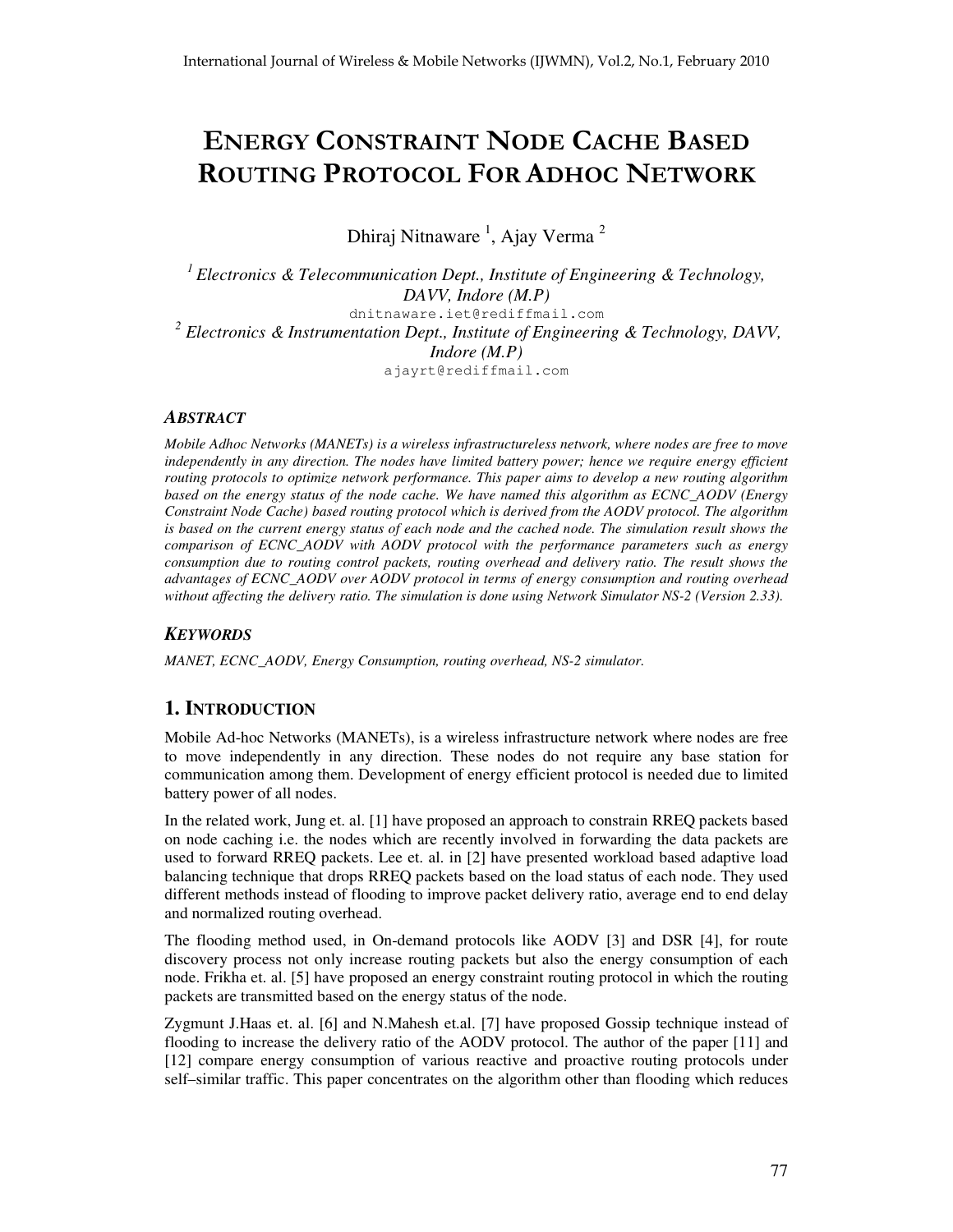the energy consumption and hence increases the lifetime of the network. Also it reduces the packet overhead of each node without affecting the delivery ratio.

The present paper is organized as: In section 2, working of AODV and proposed ECNC\_AODV routing protocol is explained. The simulation environment and energy model is discussed in section 3. The simulation results are shown in section 4. Sections 5 describe conclusions and future scope.

# **2. ROUTING PROTOCOL FOR ADHOC NETWORK**

Present paper discusses a new routing protocol ECNC\_AODV which is derived from AODV protocol. These can be explained as under:

# **2.1 AODV Routing Protocol**

The Ad hoc on demand Distance Vector (AODV) protocol [3] is a reactive also called Ondemand routing protocol finds route from source to destination when it is demanded. The protocol undergo: route discovery and route maintenance process. In route discovery process, the source node broadcast RREQ (Route Request) packet to its neighbors, which then forward the request to their neighbors and so on. When the packet reaches the destination node, it generates RREP (Route Reply) packet. In route maintenance process, the source node is being notified by RERR (Route Error) message in case of any link failure. The connectivity between the nodes is maintained using *Hello* beacon.

# **2.2. Proposed ECNC\_AODV**

The main aim of the proposed algorithm is to reduce the number of routing packets generated due to flooding method so that there should be reduction in energy consumption; routing overhead and increase in network lifetime could be achieved, without affecting the throughput of the network. The proposed algorithm is explained with the help of flow chart as given below:

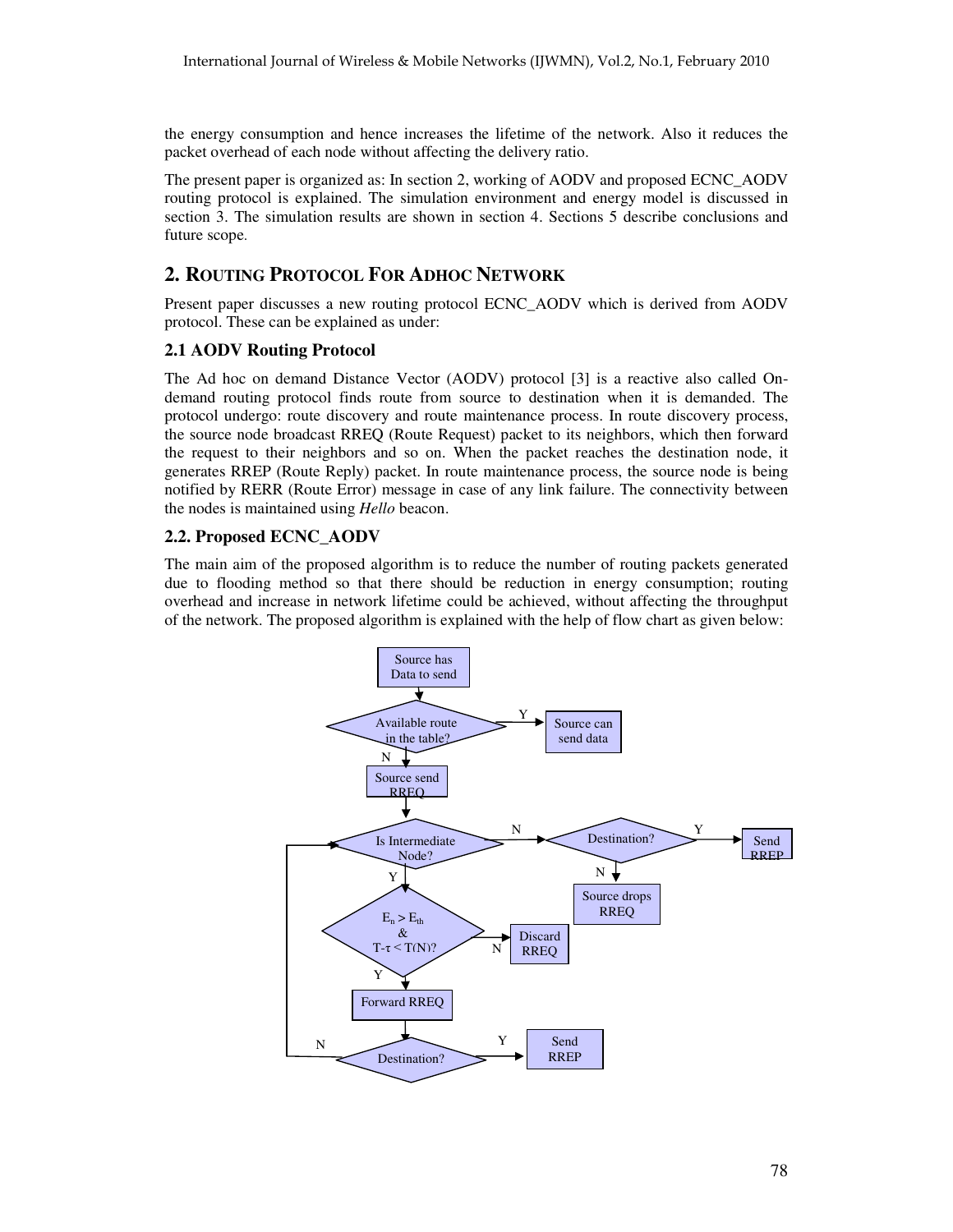The steps involved in the proposed algorithm are:

```
Step 1: At source node:
```
The source node generates RREQ packet and broadcast it to its neighbours.

Step 2: *At intermediate node:*

*Rule* 1: If  $E_n > E_{th}$  and  $T - \tau \leq T(N)$ , then  $n^{th}$  node will forward RREQ packet.

*Rule* 2: If  $E_n > E_{th}$  and  $n^{th}$  node is having one neighbor then it will forward RREQ packet so that destination is not missed.

*Rule* 3: If  $E_n < E_{th}$ , then drop RREQ packet.

Step 3: *At Destination node:*

The destination node after receiving RREQ packet will send RREP packet back to the source node. The destination routine is not changed.

Here  $E_n$  is the current node energy,  $E_{th}$  is the set energy threshold (normal zone is considered), T is the current time,  $T(N)$  is the time when last data packet transmitted through node N and  $\tau$  is another small set time threshold which decides the memory of the node.

# **3. SIMULATION AND ENERGY MODEL**

In simulation model, we have taken 50 nodes that are randomly distributed in a region of 1000m X 1000m and there are 30 numbers of connections. The energy model is same as in [6]. The NIC card includes radio range of 250m, 2Mbps data rate and a frequency of 2400MHz. Initial energy taken is 1000J with transmission and reception power of 1.65W and 1.1W respectively. The traffic model is CBR (Constant Bit Rate) with packet size of 512 bytes and rate 64 packets/s. We have performed experiments for different values of  $\tau = 1$ , 10, 20, 30, 40, 50 as per our simulation environment and found that  $\tau = 30$  will give the throughput equal to AODV protocol.

| Parameter                  | Value                |
|----------------------------|----------------------|
| Number of Nodes            | 50                   |
| Grid Area                  | $1000m \times 1000m$ |
| <b>Transmission Range</b>  | 250 meter            |
| Pause Time                 | 100 seconds          |
| Speed                      | $5 \text{ m/s}$      |
| Time threshold $(\tau)$    | 30                   |
| <b>Sending Rate</b>        | 64 packets/s         |
| Traffic Model              | <b>CBR</b>           |
| Data Packet Size           | 512 bytes            |
| <b>Control Packet Size</b> | 48 bytes             |
| <b>Simulation Time</b>     | 900 seconds          |

Table 1.Simulation Parameters

Our main aim is to examine the energy consumption of new algorithm as compared to AODV protocol. Though the delivery ratio (Throughput) can be increases by increasing the value of  $\tau$ . The energy threshold is also set in normal zone condition. The traffic model is generated using cbreng.tcl and the selected parameters are varied using setdest command [7]. NS-2 simulator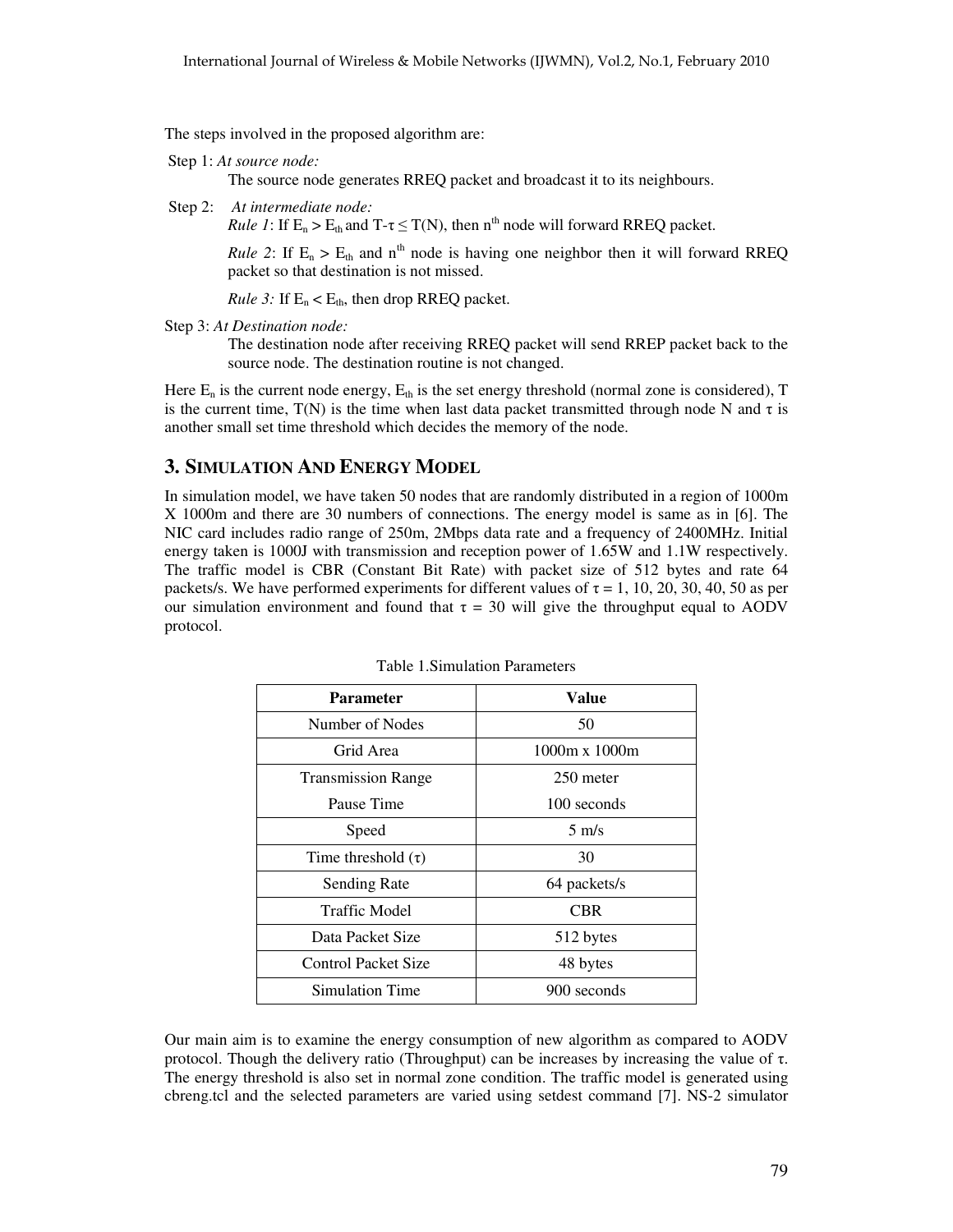version 2.33 is used as the simulation tool [8].The selected simulation parameters are also listed in table 1.

# **4. RESULTS**

We have evaluated

(i) *Energy Consumption (Joules) due to routing packets:* The energy consumption is converted in Joules by multiplying power with time as shown in the following equations [9]:

Transmitted Energy  $T_x$  Energy = (1.65 \* Packet Size)/ 2x10<sup>6</sup> (1) Receiving Energy  $R_x$  Energy = (1.1 \* Packet Size)/ 2x10<sup>6</sup> (2)

(ii) *Routing Overhead:* the ratio of number of control packets required for delivery of data packets.

(iii) *Delivery Ratio:* the ratio of number of packets delivered to the number of packets send.

We have evaluate the above parameters as a function of speed  $= 0, 1, 5, 10, 15$  and  $25 \text{m/s}$ , number of nodes = 30, 40, 50, 60, 70 and 80, number of connections = 10, 20, 30, 40, 50 and grid area = 500mX500m, 750mX750m, 1000mX1000m, 1250mX1250m and 1500mX1500m.

*4.1 Energy Consumption:*



Figure 1a: Energy consumption Versus Speed

Figure 1a, 1b, 1c, and 1d shows the total energy consumed (Joules) due to control routing packets. Results shows that energy consumption is reduce in the range of 10% to 40% using ECNC\_AODV in comparison with AODV protocol. This reduction in energy is observes under all scenarios i.e. under mobility pattern, traffic pattern, network size, area shape etc. This reduction in energy consumption is observed due to reduce in the number of routing control packets (RREQ).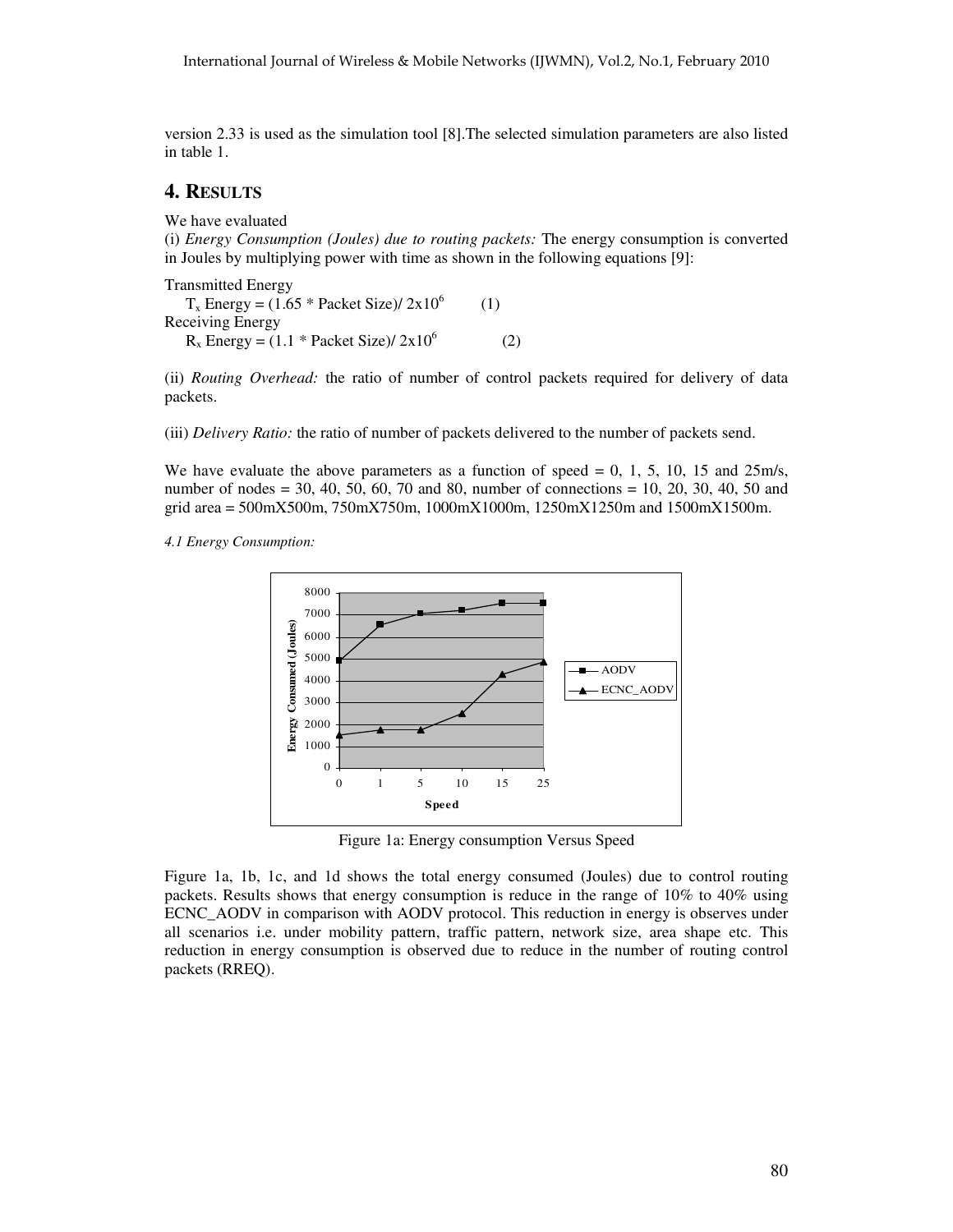

Figure 1b: Energy consumption Versus Number of Nodes



Figure 1c: Energy consumption Versus Number of Connection



Figure 1d: Energy consumption Versus Grid Area

#### **4.2 Routing Overhead:**

Graph of figure 2a, 2b, 2c, and 2d shows the normalized routing overhead. Again there is 10% to 30% reduction in the routing overhead for ECNC\_AODV is observed by varying speed, number of nodes, number of sources and grid area as compared to AODV protocol.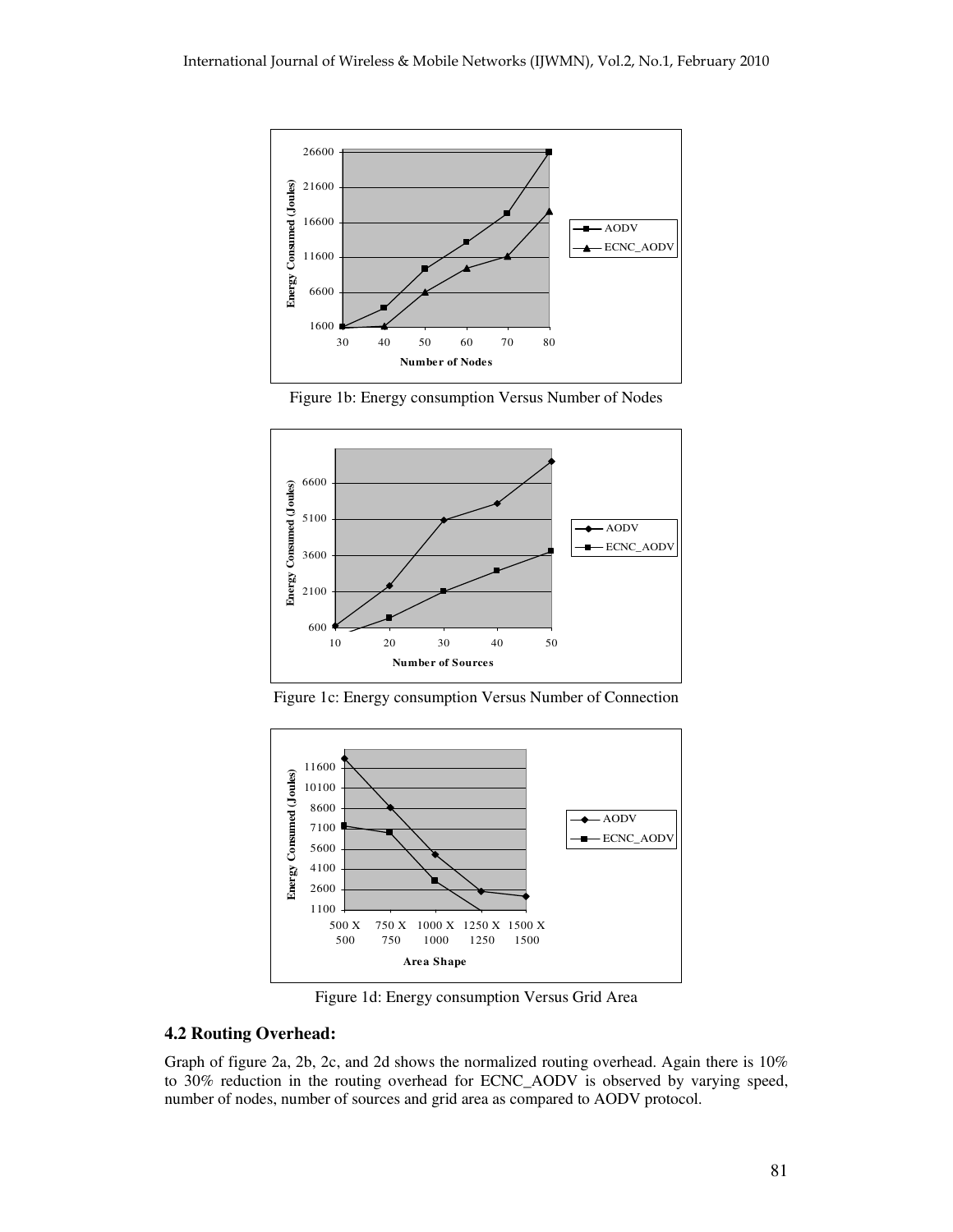

Figure 2a: Routing Overhead versus Speed



Figure 2b: Routing Overhead versus Number of Nodes



Figure 2c: Routing Overhead versus Number of Connection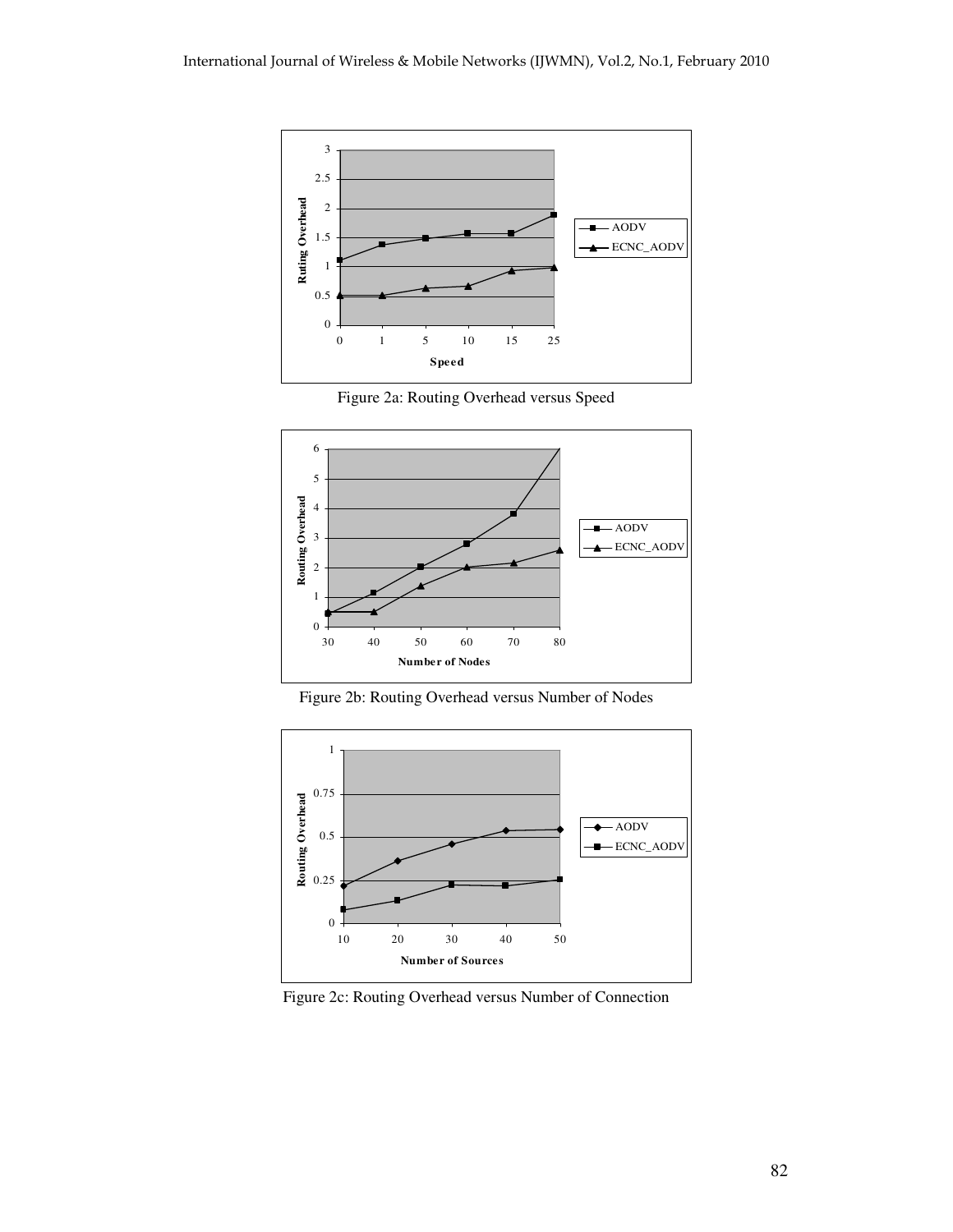

Figure 2d: Routing Overhead versus Grid Area

## **4.3 Delivery Ratio:**



Figure 3a: Delivery ratio Versus Speed



Figure 3b: Delivery ratio Versus Number of Nodes

Graph of figure 3a, 3b, 3c, and 3d shows the delivery ratio (Throughput) as a function of mobility pattern, traffic pattern, network size and area shape. The delivery ratio of ECNC\_AODV is within  $\pm$  5% to that of AODV. Our main aim is to reduce the energy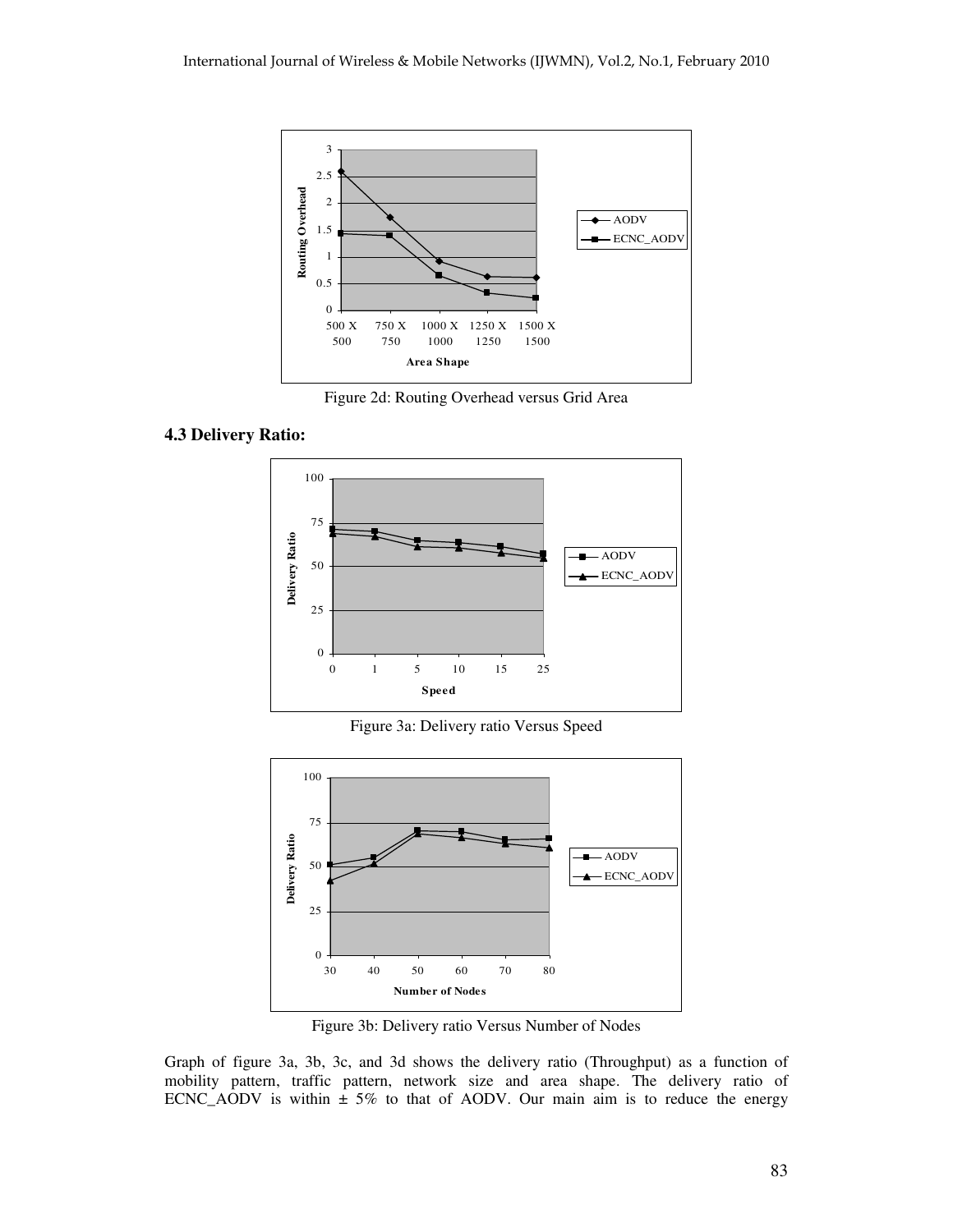consumption under all scenarios without affecting the delivery ratio (throughput). The throughput can be increased by varying the value of  $\tau$  to higher side. The delivery ratio of both the protocols is almost same.



Figure 3c: Delivery ratio Versus Number of Connection



Figure 3d: Delivery ratio Versus Grid Area

## **5. CONCLUSION**

On the basis of critical evaluation of all the results discussed above, following conclusions can be made about the better performance of ECNC\_AODV over existing AODV protocol under all scenarios.

- (i) There is 10% to 40% reduction in energy.
- (ii) There is 10% to 30 % reduction in routing overhead.
- (iii) The delivery ratio of both the protocol is almost same.

In future both the protocols can be examined under self-similar traffic like Pareto and Exponential traffic. Also one can analyze these protocols to find the optimal value of set energy and time threshold to optimize their performances.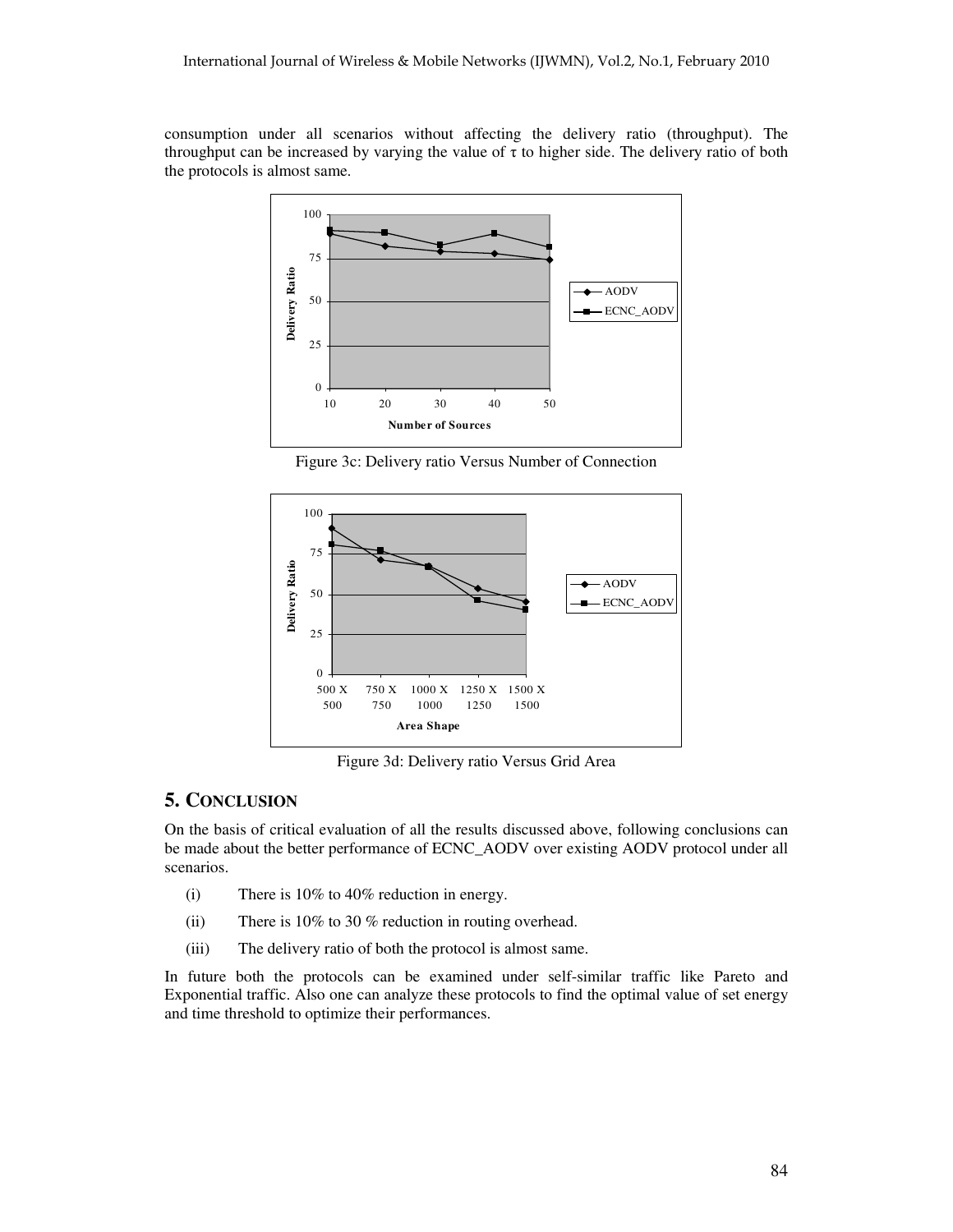#### **ACKNOWLEDGEMENTS**

We are highly thankful to Dr. M. Chandwani, Director IET DAVV for providing the necessary facilities for the present study. We are also grateful to Dr. Sanjiv Tokekar for his invaluable suggestion during the course of study.

#### **REFERENCES**

- [1] S. Jung, Nisar Hundewale and Alex Zelikovsky, "Node caching enhancement of reactive ad hoc routing protocols", *WCNC'05, IEEE 2005.*
- [2] S. Jung, Nisar Hundewale and Alex Zelikovsky, "Energy Efficiency of Load Balancing in MANET Routing Protocols", *WCNC'06, IEEE, 2006.*
- [3] Charles E. Perkins, Elizabeth M. Royer and S. Das, "Ad-Hoc on Demand Distance Vector Routing (AODV)", *draft-ietfmanet-aodv-05.txt*, March 2000.
- [4] David B. Johnson, Davis A. Maltz and Y.C.Hu, "DSR for Mobile Ad Hoc Network", *Internet-Draft, draft-ietfmanet-drs-09.txt*, July 2003.
- [5] M. Frikha and F. Ghandour, "Implementation and Performance Evaluation of an Energy Constraint Routing Protocol for MANET", *3 rd International Conference of Telecommunications (AICT'07), IEEE*, 2007,
- [6] Zygmunt J.Haas, Senior member, IEEE, Joseph Y.Halpern, Senior member, IEEE, " Gossip Based Ad Hoc Routing", IEEE Transactions on networking, Vol.14, No.3, June 2006.
- [7] N.Mahesh, T.V.P.Sundararajan, Dr.A.Shanmugam, "Improving performance of AODV Protocol using Gossip based approach", IEEE International Conference on Computational Intelligence and Multimedia Applications, 2007.
- [8] Juan Carlos Cano and Pietro Manzoni, "A Performance Comparison of Energy Consumption for Mobile Ad Hoc Network Routing Protocols", *Proceeding of 8 th International Symposium on Modeling, Analysis and Simulation of Computer & Telecommunication System*, 2000.
- [9] http://www.isi.edu/nsnam/ns/tutorial/
- [10] Network Simulator, ns-2, http://www.isi.edu/nsnam/-ns/
- [11] Dhiraj Nitnaware and Ajay Verma, "Energy Evaluation of Proactive and Reactive Protocol for MANET Under ON/OFF Source Traffic", *Proceeding of ACM International Conference on Advances in Computing, Communication and Control (ICAC3-2009)*, pp 451-455, Fr. Conceicao Rodrigues College of Engg. Bandra, Mumbai, January 23-24, 2009.
- [12] Dhiraj Nitnaware and Ajay Verma, "Energy Evaluation of Two On Demand Routing Protocol Under Stochastic Traffic", *Proceeding of IEEE International Conference on Control, Communication and Automation (INDICON-2008)*, pp 183-187, IIT Kanpur, December 11-13, 2008.
- [13] David B. Johnson, Davis A. Maltz and J. Broch, "DSR for Mobile Ad Hoc Network", November 1999.
- [14] Humaira Ehsan and Zartash Afzal Uzmi, "Performance Comparison of Ad Hoc Wireless Network Routing Protocols"*, Proceeding of INMIC 2004, 8 th International Multitopic Conference"*, pp 457- 465, IEEE December 2004.
- [15]Charles E. Perkins and Pravin Bhagwat, "Highly Dynamic Destination Sequenced Distance Vector Routing (DVDV) for Mobile Computers", *Proceeding of ACM SIGCOMM*, October 1994.
- [16] Charles E. Perkins and Elizabeth M. Royer, "Performance Comparison of Two On-Demand Routing Protocols for Ad Hoc Networks", *IEEE Personal Communication,* February 2001.
- [17] Walter Willinger, Murad S. Taqqu, Robert Sherman and Daniel V. Wilson, "Self-Similarity through High-Variability: Statistical Analysis of Ethernet LAN Traffic at the Source Level", *IEEE/ACM Transactions on Networking 5*, pp. 71-86. April 1997.